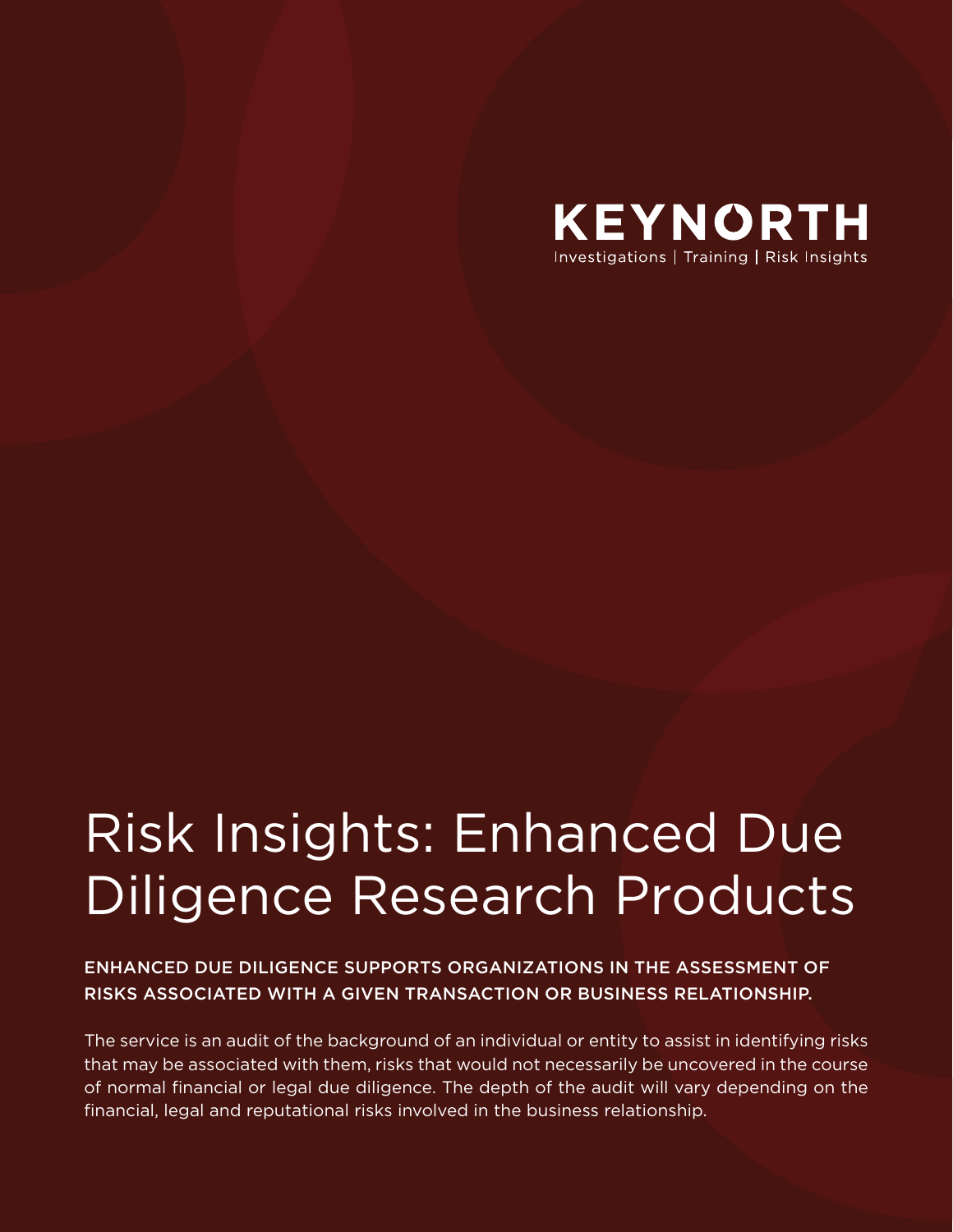

# Enhanced Due Diligence Services

### BASIC CORPORATE VERIFICATION

Turnaround: \*1 to 2 Business Days

Includes basic verification of corporate particulars, validation of business activities based on publicly available records, confirmation that the subject's contact telephone numbers are active, and research into corporate affiliations. This service is available for subjects based anywhere in the world.

This service is suitable for clients interested in validating information already provided to the client by the subject of the inquiry. This validation is typically a condition of pre-transaction identity verification or for compliance with audit requirements.

#### CHANNEL PARTNER DUE DILIGENCE

Turnaround Time: \*5 to 7 Business Days

Includes basic verification of corporate particulars, validation of business activities based on publicly available records, confirmation that the subject's contact telephone numbers are active, research into corporate affiliations, negative news and civil litigation research. This service is available for subjects based anywhere in the world.

This service is suitable for the validation of information a client has been provided by a prospective channel partner, including whether that prospective partner has been a party in legal proceedings in the past and for what; as well as for finding indicators that the channel partner may carry on competing businesses.

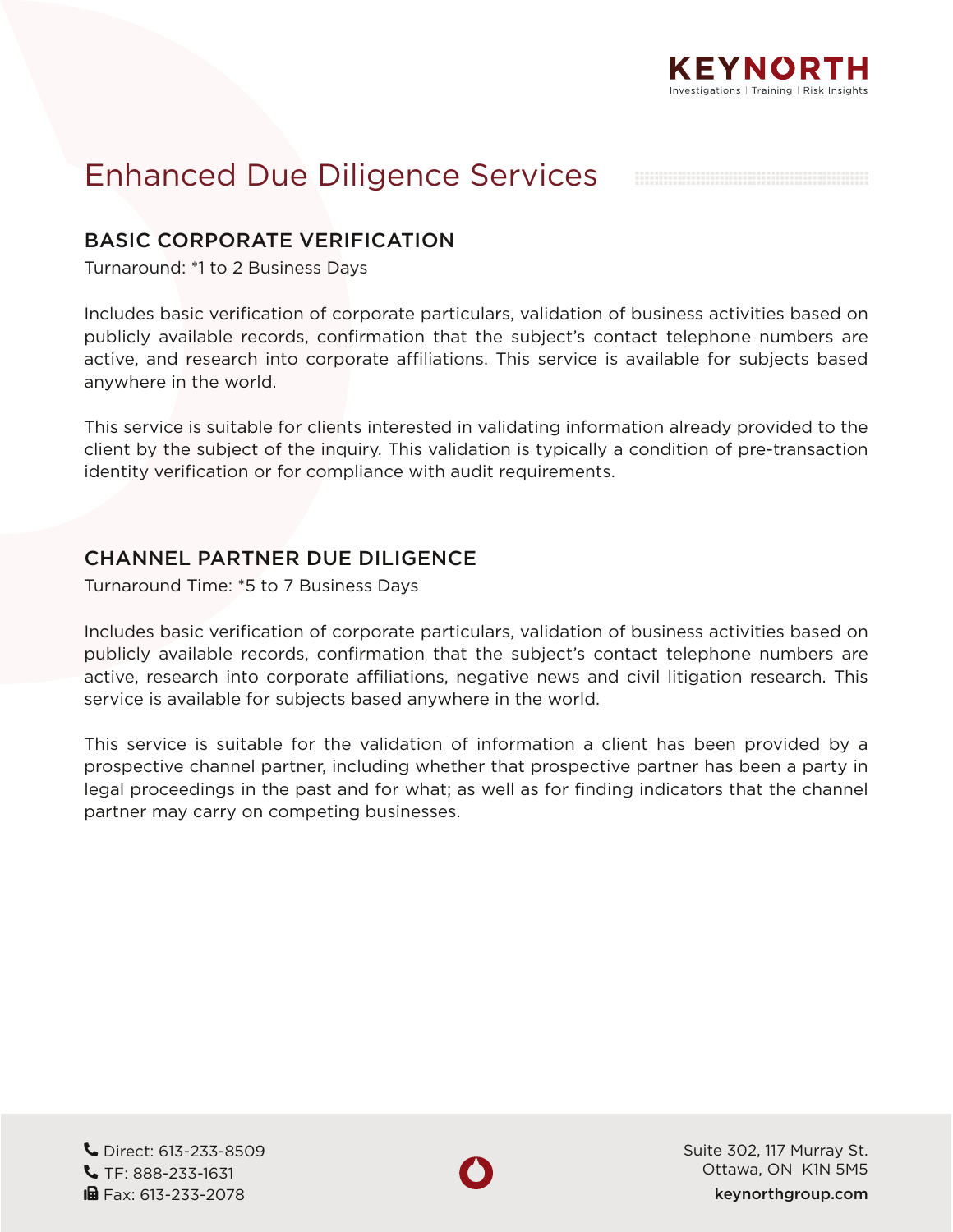

## ENHANCED DUE DILIGENCE LEVEL 1

Turnaround Time: \*5 to 10 Business Days

Includes basic verification of personal or corporate particulars based on publicly available information. A primary level review of social media and news media is conducted to identify adverse information relating to the subject of the inquiry. Research is also conducted into sanctions lists, civil litigation and possible corporate affiliations. This service is available anywhere in the world.

This service addresses concerns related to anti-money laundering, anti-bribery or other fraud risks that do not require in-depth research, but will not be addressed through simple identity verification.

#### ENHANCED DUE DILIGENCE LEVEL 2

Turnaround Time: \*5 to 10 Business Days

Includes basic verification of personal or corporate particulars, primary level review of adverse information on social media and in news media, and financial inquiries including liens, bankruptcy records, validation of ownership of primary assets and corporate affiliations. Research is also conducted in sanctions lists, applicable regulatory bodies and civil litigation records.

Character interviews and site visits are optional, but are included in the price range. They are commonly conducted as a part of this service to verify that a business or individual is domiciled at the location provided, to determine if other businesses are located there and to obtain comments from past business associates.

This service addresses concerns related to anti-money laundering, anti-bribery or other fraud risks that require in-depth research.